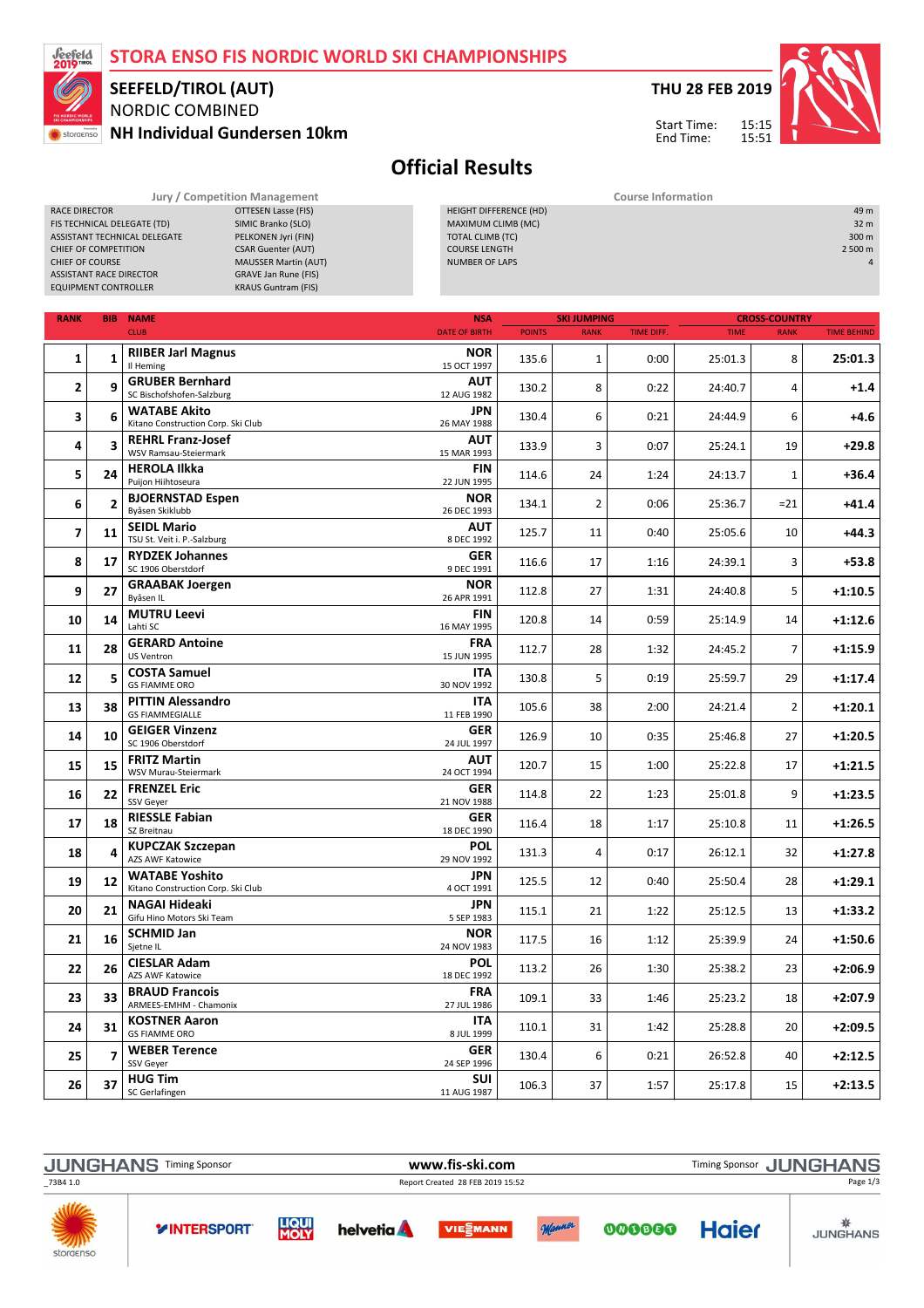STORA ENSO FIS NORDIC WORLD SKI CHAMPIONSHIPS



storaenso

SEEFELD/TIROL (AUT)

NORDIC COMBINED NH Individual Gundersen 10km THU 28 FEB 2019

Start Time: End Time:



## Official Results

| <b>RANK</b>  | <b>BIB</b> | <b>NAME</b><br><b>NSA</b>                                                                |               | <b>SKI JUMPING</b> |                   | <b>CROSS-COUNTRY</b> |             |                    |
|--------------|------------|------------------------------------------------------------------------------------------|---------------|--------------------|-------------------|----------------------|-------------|--------------------|
|              |            | <b>CLUB</b><br><b>DATE OF BIRTH</b>                                                      | <b>POINTS</b> | <b>RANK</b>        | <b>TIME DIFF.</b> | <b>TIME</b>          | <b>RANK</b> | <b>TIME BEHIND</b> |
| 27           | 43         | <b>BUZZI Raffaele</b><br><b>ITA</b><br><b>CS CARABINIERI</b><br>17 JUL 1995              | 101.1         | 43                 | 2:18              | 25:12.0              | 12          | $+2:28.7$          |
| 28           | 40         | <b>PORTYK Tomas</b><br><b>CZE</b>                                                        | 102.6         | 40                 | 2:12              | 25:19.7              | 16          | $+2:30.4$          |
| 29           | 20         | LSK Lomnice nad Popelkou<br>6 APR 1996<br><b>SLOWIOK Pawel</b><br><b>POL</b>             | 116.2         | 20                 | 1:18              | 26:21.1              | 34          | $+2:37.8$          |
|              |            | <b>AZS AWF Katowice</b><br>31 MAR 1992<br><b>LAHEURTE Maxime</b><br><b>FRA</b>           |               |                    |                   |                      |             |                    |
| 30           | 34         | Douanes - AS Gerardmer Ski Nordique<br>20 MAY 1985<br><b>FIN</b>                         | 108.7         | 34                 | 1:48              | 26:06.0              | 30          | $+2:52.7$          |
| 31           | 45         | <b>MAEKIAHO Arttu</b><br>Kainuun Hiihtoseura<br>16 SEP 1997                              | 99.0          | 45                 | 2:26              | 25:36.7              | $= 21$      | $+3:01.4$          |
| 32           | 36         | <b>VRHOVNIK Vid</b><br>SLO<br>Ssk Velenje<br>12 JUL 1999                                 | 106.7         | 36                 | 1:56              | 26:16.9              | 33          | $+3:11.6$          |
| 33           | 25         | <b>LOOMIS Ben</b><br><b>USA</b><br>Flying Eagles ski club<br>9 JUN 1998                  | 113.7         | 25                 | 1:28              | 26:52.5              | 39          | $+3:19.2$          |
| 34           | 8          | YAMAMOTO Go<br><b>JPN</b><br>Daichi Corporation<br>27 JAN 1995                           | 130.2         | 8                  | 0:22              | 27:59.0              | 48          | $+3:19.7$          |
| 35           | 47         | <b>DANEK Lukas</b><br><b>CZE</b><br>ASO Dukla Liberec<br>19 SEP 1997                     | 96.6          | 47                 | 2:36              | 25:46.7              | 26          | $+3:21.4$          |
| <b>PF 36</b> | 35         | <b>PAZOUT Ondrej</b><br><b>CZE</b>                                                       | 106.8         | 35                 | 1:55              | 26:32.8              | 35          | $+3:26.5$          |
| <b>PF 37</b> | 44         | ASO Dukla Liberec<br>1 JUL 1998<br><b>VYTRVAL Jan</b><br><b>CZE</b>                      | 100.7         | 44                 | 2:20              | 26:07.8              | 31          | $+3:26.5$          |
| 38           | 49         | ASO Dukla Liberec<br>8 MAY 1998<br><b>FLETCHER Taylor</b><br><b>USA</b>                  | 93.6          | 49                 | 2:48              | 25:42.1              | 25          | $+3:28.8$          |
| 39           | 19         | Steamboat Springs Winter Sports Clu<br>11 MAY 1990<br><b>YAHIN Ernest</b><br><b>RUS</b>  |               | 18                 |                   |                      | 44          | $+3:30.1$          |
|              |            | SDUSHOR 33 Ufa<br>9 JAN 1991<br><b>UKR</b><br><b>MAZURCHUK Dmytro</b>                    | 116.4         |                    | 1:17              | 27:14.4              |             |                    |
| 40           | 30         | Kremenets Ski school<br>19 JAN 1999<br><b>PASHAEV Alexander</b><br><b>RUS</b>            | 111.5         | 30                 | 1:36              | 27:00.3              | 42          | $+3:35.0$          |
| 41           | 13         | 6 DEC 1997<br>St.Petersburg SHVSM po ZVS.                                                | 121.5         | 13                 | 0:56              | 27:52.8              | 47          | $+3:47.5$          |
| 42           | 42         | <b>MUHLETHALER Laurent</b><br><b>FRA</b><br>Premanon<br>27 SEP 1997                      | 102.3         | 42                 | 2:13              | 26:51.4              | 37          | $+4:03.1$          |
| 43           | 29         | <b>EST</b><br><b>ILVES Kristjan</b><br>Elva Skiclub<br>10 JUN 1996                       | 111.7         | 29                 | 1:36              | 27:32.4              | 46          | $+4:07.1$          |
| 44           | 41         | <b>PASICHNYK Viktor</b><br><b>UKR</b><br>Kremenets Ski School<br>2 DEC 1992              | 102.4         | 41                 | 2:13              | 27:12.9              | 43          | $+4:24.6$          |
| 45           | 48         | <b>SHUMATE Jared</b><br><b>USA</b><br>Park City Ski and Snowboard<br>6 MAR 1999          | 94.2          | 48                 | 2:46              | 26:52.2              | 38          | $+4:36.9$          |
| 46           | 32         | <b>GOOD Jasper</b><br><b>USA</b><br>Steamboat Springs Winter Sports Clu<br>10 MAY 1996   | 109.5         | 32                 | 1:44              | 28:03.8              | 49          | $+4:46.5$          |
| 47           | 50         | <b>BARKOV Viacheslav</b><br><b>RUS</b><br>SDUSHOR UOR 2 MOSCOW<br>28 FEB 1992            | 93.2          | 50                 | 2:50              | 26:59.8              | 41          | +4:48.5            |
| 48           | 55         | <b>IVANOV Vitalii</b><br><b>RUS</b><br>S Peterburg KOR 1 TSSP Karelia<br>22 OCT 1998     | 83.1          | 55                 | 3:30              | 26:44.6              | 36          | $*** +5:13.3$      |
| 49           | 51         | <b>RAKPAROV Chingiz</b><br><b>KAZ</b><br>5 JUL 1995                                      | 90.5          | 51                 | 3:00              | 27:24.4              | 45          | $*** + 5:23.1$     |
| 50           | 46         | <b>PARK Jeun</b><br><b>KOR</b><br>11 MAR 1993                                            | 97.7          | 46                 | 2:32              | 28:18.5              | 50          | $+5:49.2$          |
| 51           | 39         | <b>TWARDOSZ Pawel</b><br><b>POL</b><br>Pks Olimpijczyk gilowice<br>11 MAR 1998           | 102.8         | 39                 | 2:11              | 28:42.9              | 51          | $+5:52.6$          |
| 52           | 52         | JELEN Ozbej<br><b>SLO</b>                                                                | 90.4          | 52                 | 3:01              | 28:43.7              | 52          | $*** + 6:43.4$     |
| 53           | 54         | Ssk Velenje<br>2 JUN 2000<br><b>ZHAO Zihe</b><br><b>CHN</b>                              | 85.0          | 54                 | 3:22              | 29:20.8              | 53          | $*** +7:41.5$      |
| 54           | 57         | 29 JUL 2000<br><b>SUN Jianping</b><br><b>CHN</b>                                         | 79.1          | 57                 | 3:46              | 30:24.8              | 54          | ** +9:09.5         |
| 55           | 53         | Jilin Inst. of Physical Education<br>18 SEP 1988<br><b>ORUSSAYEV Eldar</b><br><b>KAZ</b> | 87.1          | 53                 | 3:14              | 31:53.6              | 57          | $*** + 10:06.3$    |
| 56           | 56         | 8 FEB 1994<br><b>VINOGRADOVS Markuss</b><br><b>LAT</b>                                   | 80.5          | 56                 | 3:40              | 31:37.3              | 55          | $*** + 10:16.0$    |
|              |            | Lidojosais Slepotajs<br>27 MAY 2002<br><b>BOCHKAREV Vyacheslav</b><br>KAZ                |               |                    |                   |                      |             |                    |
| 57           | 58         | 31 MAR 1996                                                                              | 67.5          | 58                 | 4:32              | 31:49.8              | 56          | $*** + 11:20.5$    |